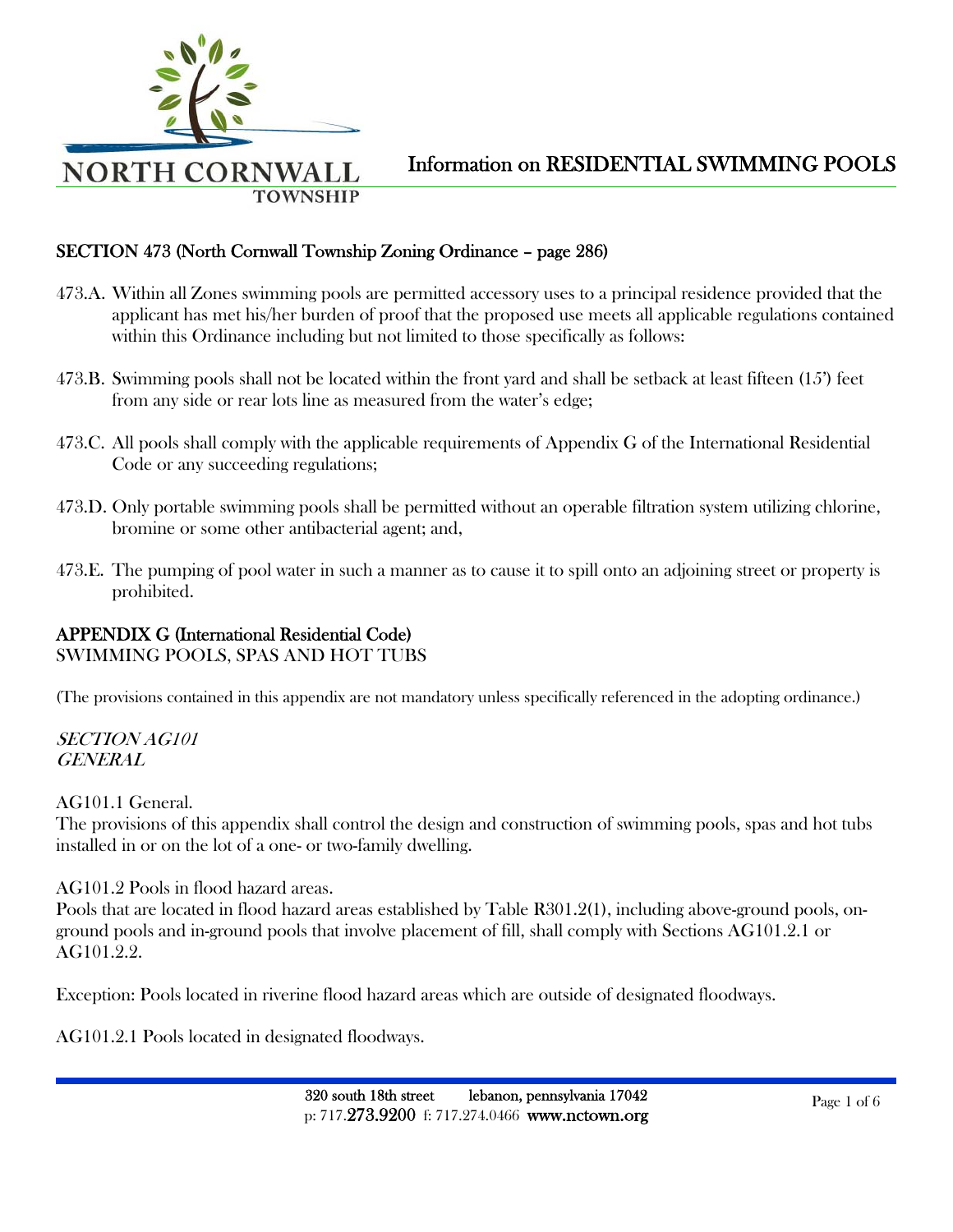

Where pools are located in designated floodways, documentation shall be submitted to the building official, which demonstrates that the construction of the pool will not increase the design flood elevation at any point within the jurisdiction.

AG101.2.2 Pools located where floodways have not been designated.

Where pools are located where design flood elevations are specified but floodways have not been designated, the applicant shall provide a floodway analysis that demonstrates that the proposed pool will not increase the design flood elevation more than 1 foot (305 mm) at any point within the jurisdiction.

### SECTION AG102 DEFINITIONS

AG102.1 General. For the purposes of these requirements, the terms used shall be defined as follows and as set forth in Chapter 2.

ABOVE-GROUND/ON-GROUND POOL. See "Swimming pool."

BARRIER. A fence, wall, building wall or combination thereof which completely surrounds the swimming pool and obstructs access to the swimming pool.

HOT TUB. See "Swimming pool."

IN-GROUND POOL. See "Swimming pool."

RESIDENTIAL. That which is situated on the premises of a detached one- or two-family dwelling or a one-family townhouse not more than three stories in height.

SPA, NONPORTABLE. See "Swimming pool."

SPA, PORTABLE. A nonpermanent structure intended for recreational bathing, in which all controls, waterheating and water-circulating equipment are an integral part of the product.

SWIMMING POOL. Any structure intended for swimming or recreational bathing that contains water over 24 inches (610 mm) deep. This includes in-ground, above-ground and on-ground swimming pools, hot tubs and spas.

SWIMMING POOL, INDOOR. A swimming pool which is totally contained within a structure and surrounded on all four sides by the walls of the enclosing structure.

SWIMMING POOL, OUTDOOR. Any swimming pool which is not an indoor pool.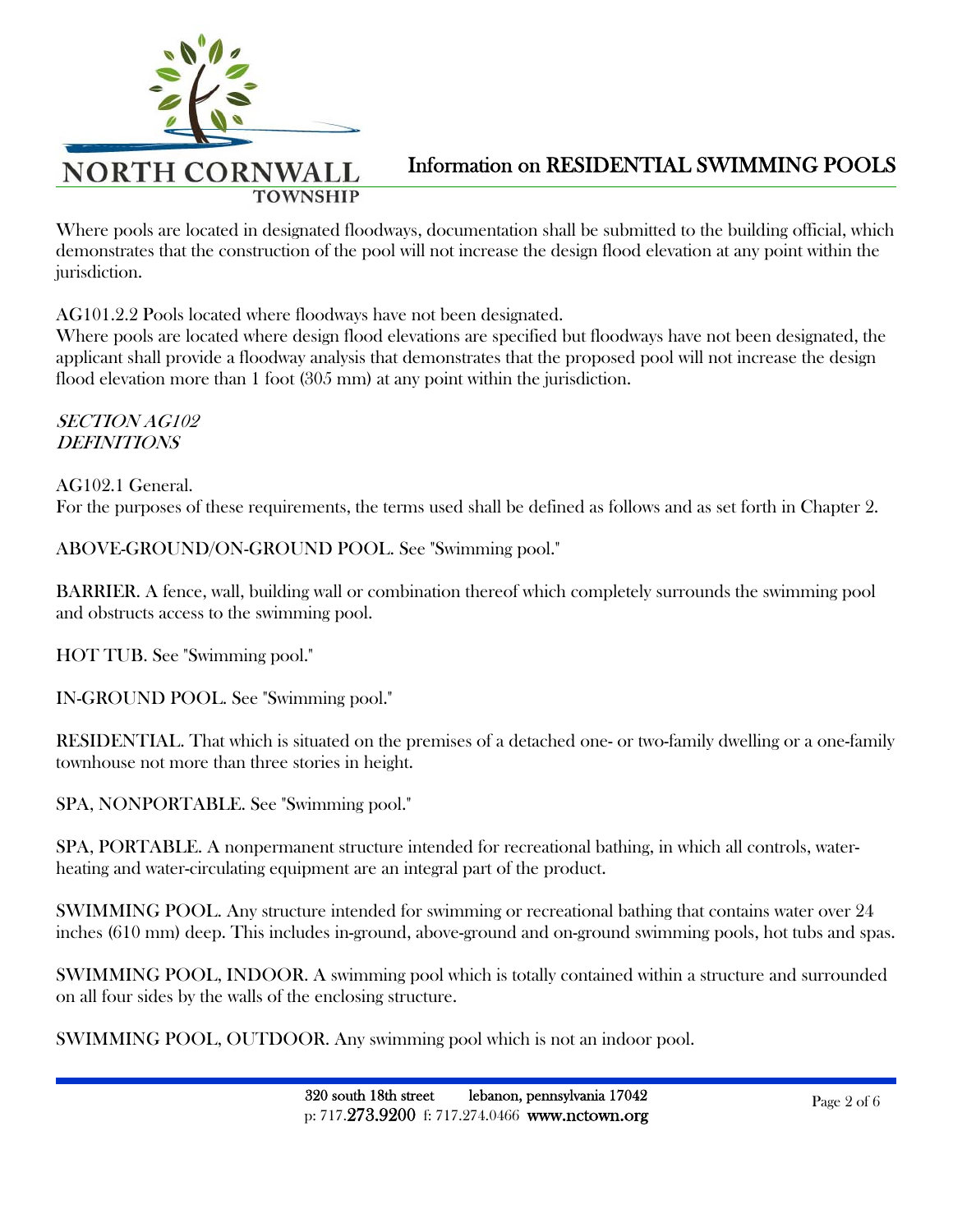

SECTION AG103 SWIMMING POOLS

AG103.1 In-ground pools. In-ground pools shall be designed and constructed in conformance with ANSI/NSPI-5 as listed in Section AG108.

AG103.2 Above-ground and on-ground pools. Above-ground and on-ground pools shall be designed and constructed in conformance with ANSI/NSPI-4 as listed in Section AG108.

AG103.3 Pools in flood hazard areas. In flood hazard areas established by Table R301.2(1), pools in coastal high hazard areas shall be designed and constructed in conformance with ASCE 24.

SECTION AG104 SPAS AND HOT TUBS

AG104.1 Permanently installed spas and hot tubs. Permanently installed spas and hot tubs shall be designed and constructed in conformance with ANSI/NSPI-3 as listed in Section AG108.

AG104.2 Portable spas and hot tubs. Portable spas and hot tubs shall be designed and constructed in conformance with ANSI/NSPI-6 as listed in Section AG108.

SECTION AG105 BARRIER REQUIREMENTS

AG105.1 Application.

The provisions of this chapter shall control the design of barriers for residential swimming pools, spas and hot tubs. These design controls are intended to provide protection against potential drownings and near-drownings by restricting access to swimming pools, spas and hot tubs.

AG105.2 Outdoor swimming pool.

An outdoor swimming pool, including an in-ground, above-ground or on-ground pool, hot tub or spa shall be surrounded by a barrier which shall comply with the following: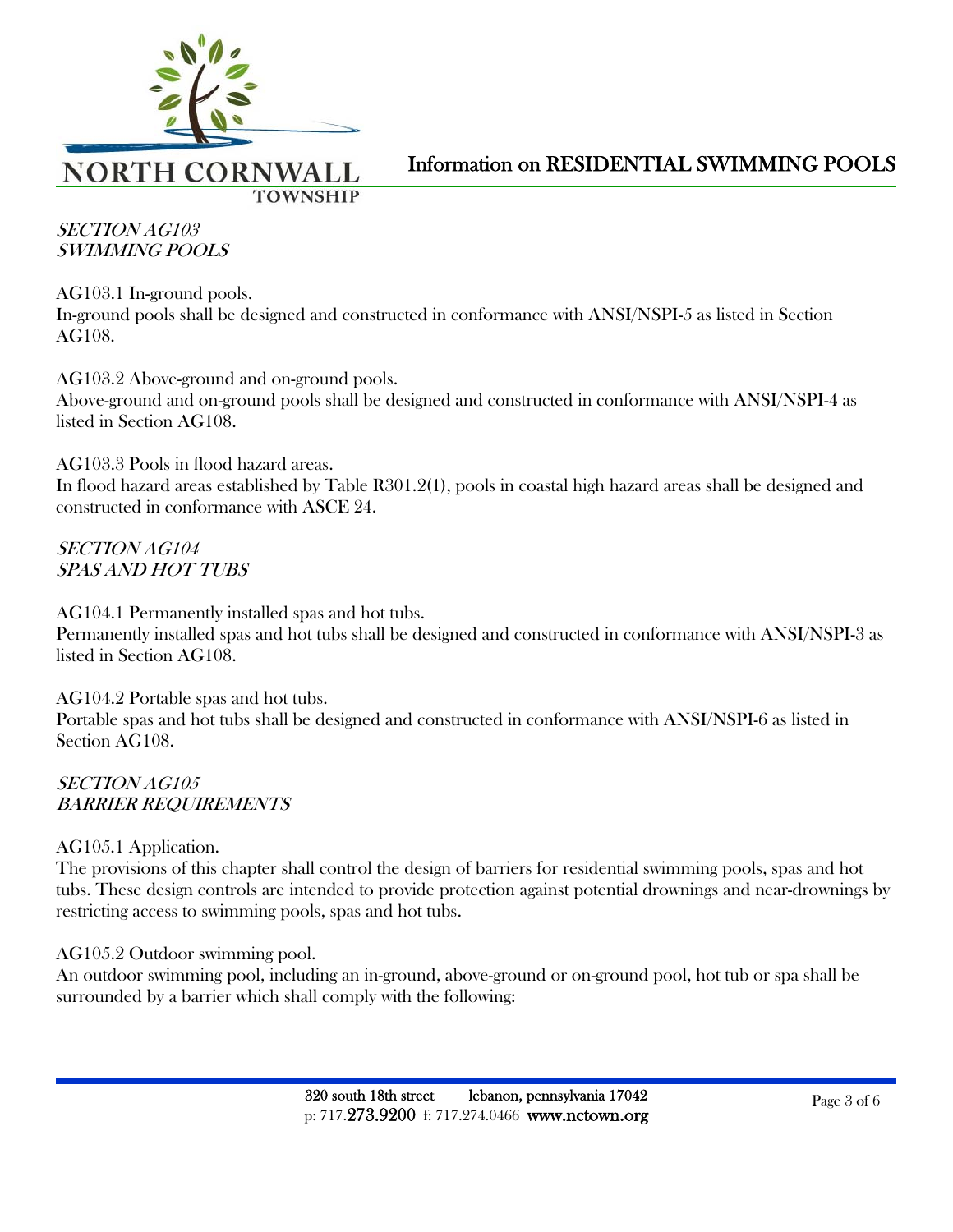

1. The top of the barrier shall be at least 48 inches (1219 mm) above grade measured on the side of the barrier which faces away from the swimming pool. The maximum vertical clearance between grade and the bottom of the barrier shall be 2 inches (51 mm) measured on the side of the barrier which faces away from the swimming pool. Where the top of the pool structure is above grade, such as an above-ground pool, the barrier may be at ground level, such as the pool structure, or mounted on top of the pool structure. Where the barrier is mounted on top of the pool structure, the maximum vertical clearance between the top of the pool structure and the bottom of the barrier shall be 4 inches (102 mm).

2. Openings in the barrier shall not allow passage of a 4-inch-diameter (102 mm) sphere.

3. Solid barriers which do not have openings, such as a masonry or stone wall, shall not contain indentations or protrusions except for normal construction tolerances and tooled masonry joints.

4. Where the barrier is composed of horizontal and vertical members and the distance between the tops of the horizontal members is less than 45 inches (1143 mm), the horizontal members shall be located on the swimming pool side of the fence. Spacing between vertical members shall not exceed 13/4 inches (44 mm) in width. Where there are decorative cutouts within vertical members, spacing within the cutouts shall not exceed 13/4 inches (44 mm) in width.

5. Where the barrier is composed of horizontal and vertical members and the distance between the tops of the horizontal members is 45 inches (1143 mm) or more, spacing between vertical members shall not exceed 4 inches (102 mm). Where there are decorative cutouts within vertical members, spacing within the cutouts shall not exceed 13/4 inches (44 mm) in width.

6. Maximum mesh size for chain link fences shall be a 21/4-inch (57 mm) square unless the fence has slats fastened at the top or the bottom which reduce the openings to not more than 13/4 inches (44 mm).

7. Where the barrier is composed of diagonal members, such as a lattice fence, the maximum opening formed by the diagonal members shall not be more than 13/4 inches (44 mm).

8. Access gates shall comply with the requirements of Section AG105.2, Items 1 through 7, and shall be equipped to accommodate a locking device. Pedestrian access gates shall open outward away from the pool and shall be self-closing and have a self-latching device. Gates other than pedestrian access gates shall have a selflatching device. Where the release mechanism of the self-latching device is located less than 54 inches (1372 mm) from the bottom of the gate, the release mechanism and openings shall comply with the following:

8.1. The release mechanism shall be located on the pool side of the gate at least 3 inches (76 mm) below the top of the gate; and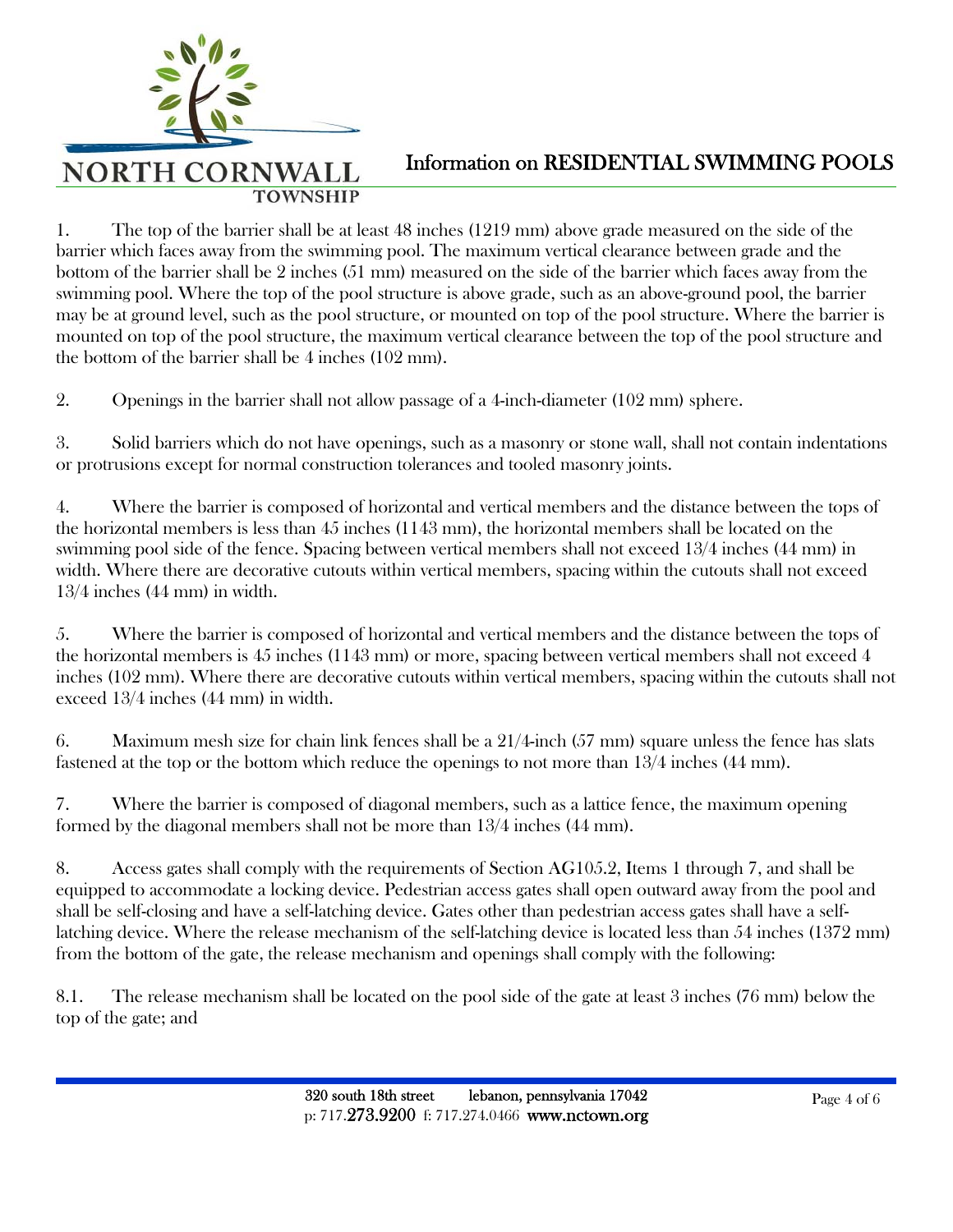

8.2. The gate and barrier shall have no opening larger than 1/2 inch (12.7 mm) within 18 inches (457 mm) of the release mechanism.

9. Where a wall of a dwelling serves as part of the barrier, one of the following conditions shall be met:

9.1. The pool shall be equipped with a powered safety cover in compliance with ASTM F 1346; or

9.2. Doors with direct access to the pool through that wall shall be equipped with an alarm which produces an audible warning when the door and/or its screen, if present, are opened. The alarm shall be listed and labeled in accordance with UL 2017. The deactivation switch(es) shall be located at least 54 inches (1372 mm) above the threshold of the door; or

9.3. Other means of protection, such as self-closing doors with self-latching devices, which are approved by the governing body, shall be acceptable as long as the degree of protection afforded is not less than the protection afforded by Item 9.1 or 9.2 described above.

10. Where an above-ground pool structure is used as a barrier or where the barrier is mounted on top of the pool structure, and the means of access is a ladder or steps:

10.1. The ladder or steps shall be capable of being secured, locked or removed to prevent access; or

10.2. The ladder or steps shall be surrounded by a barrier which meets the requirements of Section AG105.2, Items 1 through 9. When the ladder or steps are secured, locked or removed, any opening created shall not allow the passage of a 4-inch-diameter (102 mm) sphere.

AG105.3 Indoor swimming pool.

Walls surrounding an indoor swimming pool shall comply with Section AG105.2, Item 9.

AG105.4 Prohibited locations.

Barriers shall be located to prohibit permanent structures, equipment or similar objects from being used to climb them.

AG105.5 Barrier exceptions.

Spas or hot tubs with a safety cover which complies with ASTM F 1346, as listed in Section AG107, shall be exempt from the provisions of this appendix.

### SECTION AG106 ENTRAPMENT PROTECTION FOR SWIMMING POOL AND SPA SUCTION OUTLETS

AG106.1 General. Suction outlets shall be designed and installed in accordance with ANSI/APSP-7.